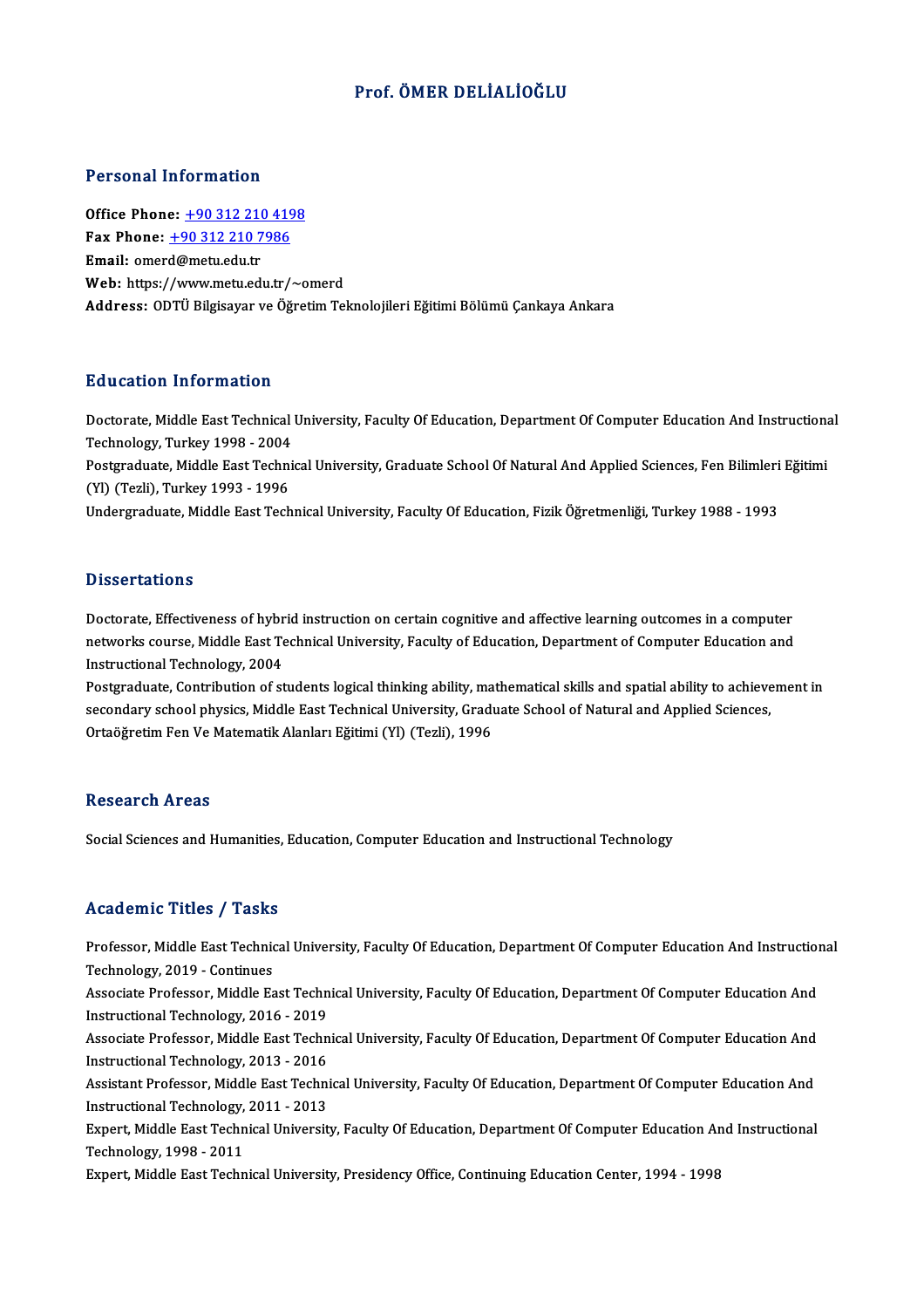### Academic and Administrative Experience

Academic and Administrative Experience<br>Rector's Advisor, Middle East Technical University, Presidency Office, 2019 - Continues<br>Middle Fest Technical University, Süreltli Făitim Merkezi, 2018 - Continues Middle East Technical University, Presidency Office, 2019<br>Middle East Technical University, Sürekli Eğitim Merkezi, 2018 - Continues<br>Head of Department, Middle East Technical University, Easylty of Education Middle East Technical University, Sürekli Eğitim Merkezi, 2018 - Continues<br>Head of Department, Middle East Technical University, Faculty of Education, Department of Computer Education and Instructional Technology, 2018 - 2019

#### Advising Theses

Advising Theses<br>DELİALİOĞLU Ö., The impact of a short-term training on student and teacher self-efficacy in computational thinking,<br>PROTERMINE and artroprepausebin, Posteredusta N Huruzoğlu (Student), 2010. rra vierng i rreses<br>DELİALİOĞLU Ö., The impact of a short-term training on student and teacher self-<br>programming and entrepreneurship, Postgraduate, N.Huruzoğlu(Student), 2019<br>DELİALİOĞLU Ö. Companing the effect of tablet, programming and entrepreneurship, Postgraduate, N.Huruzoğlu(Student), 2019

DELİALİOĞLU Ö., Comparing the effect of tablet, desktop, paper-pencil based drill practices on spatial skills of vocational<br>high school students, Doctorate, H.Can(Student), 2019 DELİALİOĞLU Ö., Comparing the effect of tablet, desktop, paper-pencil based drill practices on spatial skills of vocation<br>high school students, Doctorate, H.Can(Student), 2019<br>DELİALİOĞLU Ö., An examination of the impact o

high school students, Doctorate, H.Can(Student), 2019<br>DELİALİOĞLU Ö., An examination of the impact of an online professio<br>cognition and teaching practices, Doctorate, B.Ceyda(Student), 2019<br>DELİALİOĞLU Ö. Construction of a DELİALİOĞLU Ö., An examination of the impact of an online professional development program on language teachers'<br>cognition and teaching practices, Doctorate, B.Ceyda(Student), 2019<br>DELİALİOĞLU Ö., Construction of an educat

cognition and teaching practices, Doctorate, B.Ceyda(Student), 2019<br>DELİALİOĞLU Ö., Construction of an educational technology engagement model for social learning platforms, Doctorate,<br>İ.Hakkı(Student), 2019 DELİALİOĞLU Ö., Construction of an educational technology engagement model for social learning platforms, Doct<br>İ.Hakkı(Student), 2019<br>DELİALİOĞLU Ö., Perceptions on the use of printed vs. interactive electronic technical m

İ.Hakkı(Student), 2019<br>DELİALİOĞLU Ö., Perceptions on the use of printed vs. interact<br>qualitative research, Postgraduate, C.Böğürcü(Student), 2019<br>DELİALİOĞLU Ö. Investisating the effectivenese of ABCS besed DELİALİOĞLU Ö., Perceptions on the use of printed vs. interactive electronic technical manual in a training: a basic<br>qualitative research, Postgraduate, C.Böğürcü(Student), 2019<br>DELİALİOĞLU Ö., Investigating the effectiven

qualitative research, Postgraduate, C.Böğürcü(Student), 2019<br>DELİALİOĞLU Ö., Investigating the effectiveness of ARCS based instructional materials enhanced with augmented rea<br>on ESP vocabulary achievement and motivation, P DELİALİOĞLUÖ., Investigating the effectiveness of ARCS based instructional materials enhanced with augmented reality

on ESP vocabulary achievement and motivation, Postgraduate, B.Tandoğan(Student), 2019<br>DELİALİOĞLU Ö., Investigating the design, development, and evaluation of a high-tech Alternative and Augmentative<br>Communication (AAC) ap H.Polat(Student),2018 Communication (AAC) application for communication needs of individuals with Autism Spectrum Disorders, <mark>L</mark><br>H.Polat(Student), 2018<br>DELİALİOĞLU Ö., The comparison of teachers and students opinions on the use of social networ

DELIALIOĞLU Ö., The comparison of teachers and students opinions on the use of social networking sites for<br>educational purposes in a private high school, Postgraduate, S.Karabulut(Student), 2017 DELİALİOĞLU Ö., The comparison of teachers and students opinions on the use of social networking sites for<br>educational purposes in a private high school, Postgraduate, S.Karabulut(Student), 2017<br>SAVAŞ P., DELİALİOĞLU Ö., I

educational purposes in a private high school, Postgraduate, S.Karabulut(Student), 2017<br>SAVAŞ P., DELİALİOĞLU Ö., Investigating the effectiveness of a mobile device supported l<br>preparatory school students' vocabulary acqui SAVAŞ P., DELİALİOĞLU Ö., Investigating the effectiveness of a mobile device supported learning environment on Englis<br>preparatory school students' vocabulary acquisiton, Doctorate, Ş.Bakay(Student), 2017<br>DELİALİOĞLU Ö., Au preparatory school students' vocabulary acquisiton, Doctorate, Ş.Bakay(Student), 2017<br>DELİALİOĞLU Ö., Augmented reality activities for children: A comparative analysis on understanding geometric shapes

and improving spatial skills, Doctorate, Z.Gecü(Student), 2017

DELİALİOĞLU Ö., Investigating stages of concern and technology integration self-efficacy beliefs of English language pre-<br>service teachers, Doctorate, H.Kayaduman(Student), 2017 DELİALİOĞLU Ö., Investigating stages of concern and technology integration self-efficacy beliefs of English language pre-<br>service teachers, Doctorate, H.Kayaduman(Student), 2017<br>DELİALİOĞLU Ö., SAVAŞ P., Investigating the

service teachers, Doctorate, H.Kayaduman(Student), 2017<br>DELİALİOĞLU Ö., SAVAŞ P., Investigating the effectiveness of a mobile device supported l<br>preparatory school students' vocabulary acquisiton, Doctorate, Ş.Bakay(Studen DELİALİOĞLU Ö., SAVAŞ P., Investigating the effectiveness of a mobile device supported learning environment on englis<br>preparatory school students' vocabulary acquisiton, Doctorate, Ş.Bakay(Student), 2017<br>DELİALİOĞLU Ö., An

preparatory school students' vocabulary acquisiton, Doctorate, Ş.Bakay(Student), 2017<br>DELİALİOĞLU Ö., An investigation of student engagement, motivation and attitudes towards course content in a mobile-<br>learning enhanced c DELİALİOĞLU Ö., An investigation of student engagement, motivation and attitudes towards course content in a mobile-<br>learning enhanced course, Doctorate, Y.Alioon(Student), 2016<br>DELİALİOĞLU Ö., The comparison of web and mo

learning enhanced course, Doctorate, Y.Alioon(St<br>DELİALİOĞLU Ö., The comparison of web and mo<br>aesthetics, Postgraduate, N.Kılınç(Student), 2016<br>DELİALİOĞLU Ö. Hains a mabile learning enpliest DELİALİOĞLU Ö., The comparison of web and mobile interfaces of a learning management system in terms of p<br>aesthetics, Postgraduate, N.Kılınç(Student), 2016<br>DELİALİOĞLU Ö., Using a mobile learning application for troublesho

aesthetics, Postgraduate, N.Kılınç(Student), 2016<br>DELİALİOĞLU Ö., Using a mobile learning application for troubleshooting the technical problems: A case study,<br>Postgraduate, Y.Murat(Student), 2015

DELİALİOĞLUÖ., Using computer network simulation programs: Exploration of students' attitude, motivation and learning, Postgraduate, H.Güllü(Student), 2015 DELİALİOĞLU Ö., Using computer network simulation programs: Exploration of students' attitude, motivation and<br>learning, Postgraduate, H.Güllü(Student), 2015<br>DELİALİOĞLU Ö., Using computer network simulation programs: explo

learning, Postgraduate, H.Güllü(Student), 2015<br>DELİALİOĞLU Ö., Using computer network simu<br>learning, Postgraduate, H.Güllü(Student), 2015<br>DELİALİOĞLU Ö. Effectivanese of a segurity por DELİALİOĞLU Ö., Using computer network simulation programs: exploration of students' attitude, motivaton<br>learning, Postgraduate, H.Güllü(Student), 2015<br>DELİALİOĞLU Ö., Effectiveness of a security portal for improving stude

learning, Postgraduate, H.Güllü(Student), 2015<br>DELİALİOĞLU Ö., Effectiveness of a security portal for improving students knowledge and skills in it security,<br>Postgraduate, N.Pancar(Student), 2014

DELİALİOĞLU Ö., Effectiveness of a security portal for improving students knowledge and skills in it security,<br>Postgraduate, N.Pancar(Student), 2014<br>DELİALİOĞLU Ö., Students' perceptions about the use of a question-answer Postgraduate, N.Pancar(Student), 2014<br>DELİALİOĞLU Ö., Students' perceptions about the use of a que<br>learning environment, Postgraduate, A.Hatun(Student), 2014<br>DELİALİOĞLU Ö., Effectivness of a sequrity portal for improvi: DELİALİOĞLU Ö., Students' perceptions about the use of a question-answer system via mobile devices in a le<br>learning environment, Postgraduate, A.Hatun(Student), 2014<br>DELİALİOĞLU Ö., Effectivness of a security portal for im

learning environment, Postgraduate, A.Hatun(Student), 2014<br>DELİALİOĞLU Ö., Effectivness of a security portal for improving students knowledge and skills in IT security,<br>Postgraduate, N.Pancar(Student), 2014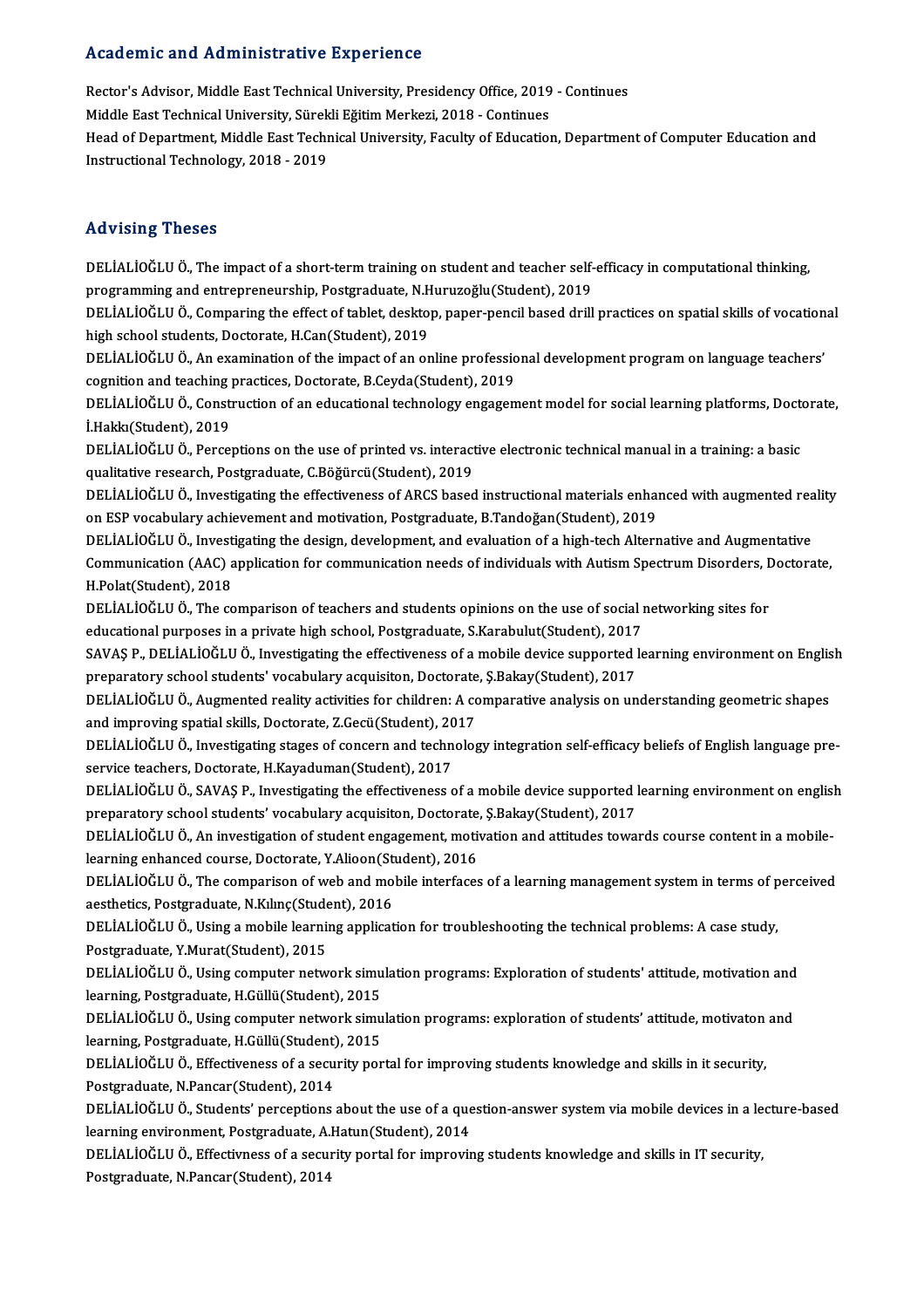#### Designed Lessons

Delialioğlu Ö., Fundamentals of Routing and Switching, Undergraduate, 2019 - 2020

#### Taught Courses And Trainings

DelialioğluÖ.,BilgisayarAğlarıEğitimi (CCNA),2018 -2019

### Articles Published in Journals That Entered SCI, SSCI and AHCI Indexes

rticles Published in Journals That Entered SCI, SSCI and AHCI Indexes<br>I. The effect of augmented reality activities on improving preschool children's spatial skills<br>Cosii Barmakar 7, DELİALİQĞLUÖ SEE F ABRISHEA III JOAFHARD FI<br>The effect of augmented reality<br>Gecü Parmaksız Z., DELİALİOĞLU Ö. The effect of augmented reality activities on improving preschool children's spatial skills<br>Gecü Parmaksız Z., DELİALİOĞLU Ö.<br>INTERACTIVE LEARNING ENVIRONMENTS, vol.28, no.7, pp.876-889, 2020 (Journal Indexed in SSCI)<br>Augm Gecü Parmaksız Z., DELİALİOĞLU Ö.<br>INTERACTIVE LEARNING ENVIRONMENTS, vol.28, no.7, pp.876-889, 2020 (Journal Indexed in SSCI)<br>II. Augmented reality-based virtual manipulatives versus physical manipulatives for teaching INTERACTIVE LEARNING ENVIRONMENTS, vol.28, no.7, pp.876-889, 2020 (Journal Indexed in SSCI)<br>Augmented reality-based virtual manipulatives versus physical manipulatives for teachin<br>shapes to preschool children<br>Gecu-Parmaksi Augmented reality-based virtual<br>shapes to preschool children<br>Gecu-Parmaksiz Z., DELİALİOĞLU Ö.<br>PRITISH IOURNAL OF EDUCATIONA BRITISH JOURNAL OF EDUCATIONAL TECHNOLOGY, vol.50, no.6, pp.3376-3390, 2019 (Journal Indexed in SSCI) Gecu-Parmaksiz Z., DELİALİOĞLU Ö.<br>BRITISH JOURNAL OF EDUCATIONAL TECHNOLOGY, vol.50, no.6, pp.3376-3390, 2019 (Journal<br>III. The effect of authentic m-learning activities on student engagement and motivation BRITISH JOURNAL OF EDU<br>The effect of authentic<br>Alioon Y., DELİALİOĞLU Ö.<br>PRITISH JOURNAL OF EDU The effect of authentic m-learning activities on student engagement and motivation<br>Alioon Y., DELİALİOĞLU Ö.<br>BRITISH JOURNAL OF EDUCATIONAL TECHNOLOGY, vol.50, no.2, pp.655-668, 2019 (Journal Indexed in SSCI)<br>A question an Alioon Y., DELİALİOĞLU Ö.<br>BRITISH JOURNAL OF EDUCATIONAL TECHNOLOGY, vol.50, no.2, pp.655-668, 2019 (Journal Indexed in SSCI)<br>IV. A question-answer system for mobile devices in lecture-based instruction: a qualitative BRITISH JOURNAL OF EDUCATIONAL 7<br>A question-answer system for mol<br>student engagement and learning<br>ATAS A H - DELIALIOČLUÖ IV. A question-answer system for mobile devices in lecture-based instruction: a qualitative analysis of student engagement and learning<br>ATAŞ A.H., DELİALİOĞLUÖ. student engagement and learning<br>ATAŞ A. H. , DELİALİOĞLU Ö.<br>INTERACTIVE LEARNING ENVIRONMENTS, vol.26, no.1, pp.75-90, 2018 (Journal Indexed in SSCI)<br>The effect of students' subject dissinline en their m-learning annligati ATAŞ A. H. , DELİALİOĞLU Ö.<br>INTERACTIVE LEARNING ENVIRONMENTS, vol.26, no.1, pp.75-90, 2018 (Journal Indexed in SSCI)<br>V. The effect of students' subject discipline on their m-learning application preferences<br>DELİALİOĞL INTERACTIVE LEARNING I<br>The effect of students' s<br>DELİALİOĞLU Ö., Alioon Y.<br>INTERACTIVE I EARNING I The effect of students' subject discipline on their m-learning application preferences<br>DELİALİOĞLU Ö., Alioon Y.<br>INTERACTIVE LEARNING ENVIRONMENTS, vol.24, no.8, pp.1957-1966, 2016 (Journal Indexed in SSCI)<br>Sunnesting stud DELİALİOĞLU Ö., Alioon Y.<br>INTERACTIVE LEARNING ENVIRONMENTS, vol.24, no.8, pp.1957-1966, 2016 (Journal Indexed in SSCI)<br>VI. Supporting students' knowledge and skills in information technology security through a securit INTERACTIVE LEARNING ENVIRONMENTS, vol.24, no.8, pp.1957-1966, 2016 (Journal Indexed in SSCI)<br>Supporting students' knowledge and skills in information technology security through a se<br>portal<br>Ciftci N. P., DELIALIOĞLU Ö. Supporting students' kno<br>portal<br>Ciftci N. P. , DELİALİOĞLU Ö.<br>INEOPMATION DEVELOPME INFORMATION DEVELOPMENT, vol.32, no.5, pp.1417-1427, 2016 (Journal Indexed in SSCI) Ciftci N. P. , DELİALİOĞLU Ö.<br>INFORMATION DEVELOPMENT, vol.32, no.5, pp.1417-1427, 2016 (Journal Indexed in SSCI)<br>VII. Student Engagement in Blended Learning Environments with Lecture-Based and Problem-Based<br>Instructio INFORMATION DEVELOPMEN<br>Student Engagement in Bl<br>Instructional Approaches<br>DELIALIOČLUÖ Student Engage<br>Instructional A<br>DELİALİOĞLUÖ.<br>EDUCATIONAL T Instructional Approaches<br>DELİALİOĞLU Ö.<br>EDUCATIONAL TECHNOLOGY & SOCIETY, vol.15, no.3, pp.310-322, 2012 (Journal Indexed in SSCI)<br>EACTORS IMPACTING ADIU TI EARNER ACHIEVEMENT IN A TECHNOLOGY CERTIFICATI DELIALIOĞLU Ö.<br>EDUCATIONAL TECHNOLOGY & SOCIETY, vol.15, no.3, pp.310-322, 2012 (Journal Indexed in SSCI)<br>VIII. FACTORS IMPACTING ADULT LEARNER ACHIEVEMENT IN A TECHNOLOGY CERTIFICATE PROGRAM<br>ON COMPUTER NETWORKS EDUCATIONAL TECHNOLOGY &<br>FACTORS IMPACTING ADUL<br>ON COMPUTER NETWORKS<br>DELÍALIOČLILÖ, Colin H. Bish FACTORS IMPACTING ADULT LEARNER ACHIEVEMENT IN A T.<br>ON COMPUTER NETWORKS<br>DELIALIOĞLU Ö., Cakir H., Bichelmeyer B.A. , Dennis A.R. , Duffy T.M.<br>TURKISH ONLINE JOURNAL OF EDUCATIONAL TEGHNOLOGY vol 9. re TURKISH ONLINE JOURNAL OF EDUCATIONAL TECHNOLOGY, vol.9, no.2, pp.97-107, 2010 (Journal Indexed in SSCI) DELIA<br>TURKI<br>SSCI)<br>Desig TURKISH ONLINE JOURNAL OF EDUCATIONAL TECHNOLOGY, vol.9, no.2, pp.97-107, 2010 (Journal Indexed in<br>SSCI)<br>IX. Design and development of a technology enhanced hybrid instruction based on MOLTA model: Its<br>offectiveness in com SSCI)<br>Design and development of a technology enhanced hy<br>effectiveness in comparison to traditional instruction<br>DELİALİQČLUÖ Yidirim 7 Design and development<br>effectiveness in compari<br>DELİALİOĞLU Ö., Yidirim Z.<br>COMPUTERS & EDUCATION effectiveness in comparison to traditional instruction<br>DELİALİOĞLU Ö., Yidirim Z.<br>COMPUTERS & EDUCATION, vol.51, no.1, pp.474-483, 2008 (Journal Indexed in SCI)<br>Comparison of Students Sussess in an International Technology DELİALİOĞLU Ö., Yidirim Z.<br>COMPUTERS & EDUCATION, vol.51, no.1, pp.474-483, 2008 (Journal Indexed in SCI)<br>X. Comparison of Students Success in an International Technology Certificate Program Uluslararası Bir<br>Teknoloji COMPUTERS & EDUCATION, vol.51, no.1, pp.474-483, 2008 (Journal Indexed in S<br>Comparison of Students Success in an International Technology Certific<br>Teknoloji Sertifika Programında Öğrenci Başarılarının Karşılaştırılması<br>DEL DELİALİOĞLU Ö., ÖNCÜ S., ÇAKIR H.

Hacettepe Universitesi Eğitim Fakültesi Dergisi, pp.75-86, 2008 (Journal Indexed in SSCI)

XI. Students' perceptions on effective dimensions of interactive learning in a blended learning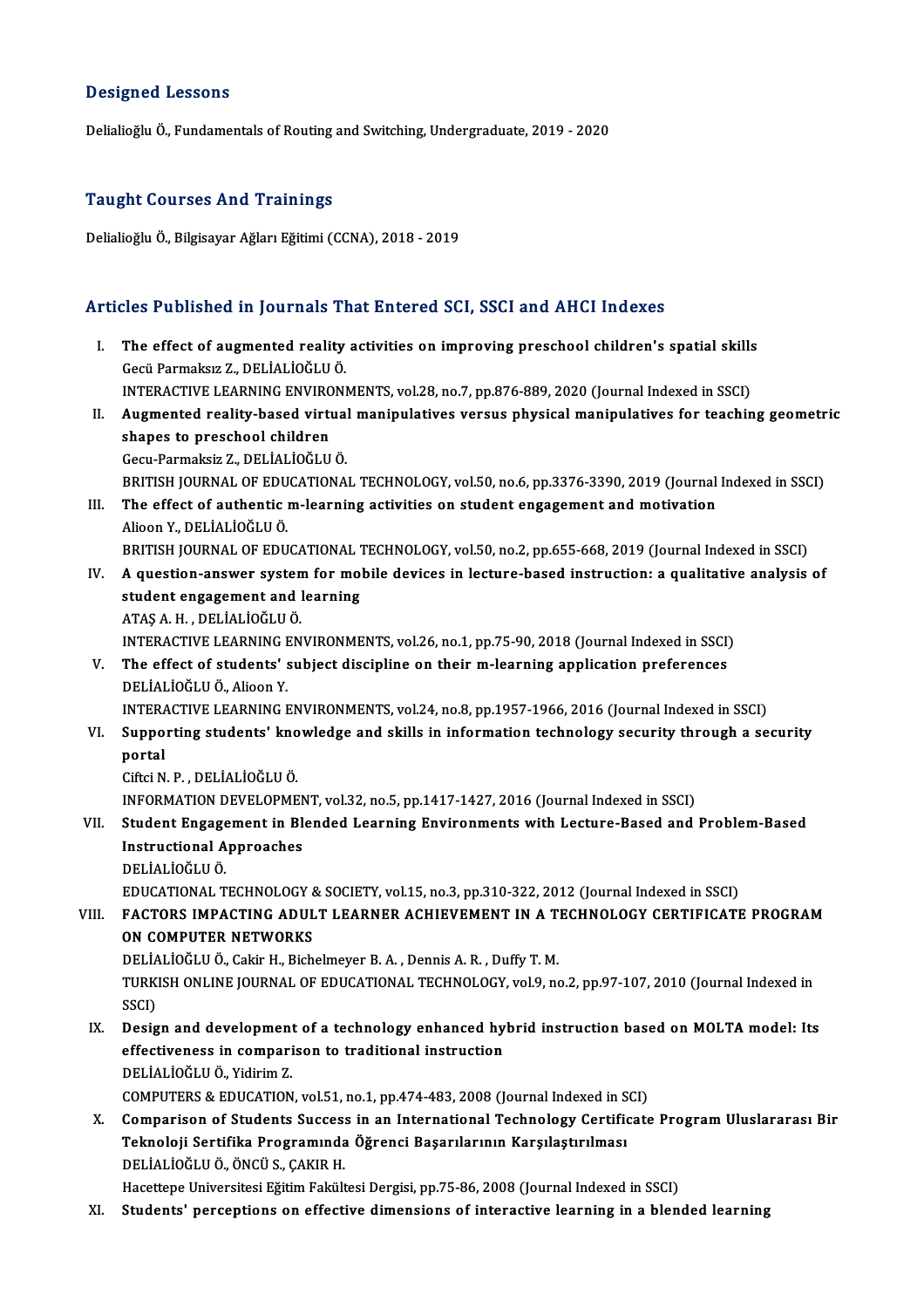environment Delialioglu O., Yildirim Z. EDUCATIONAL TECHNOLOGY&SOCIETY,vol.10,no.2,pp.133-146,2007 (Journal Indexed inSSCI)

### Articles Published in Other Journals

- rticles Published in Other Journals<br>I. The Effects of Mathematics on Programming Skills and its Retention: An Experimental Study<br>Altre P. Tekel S. T. Deliglieğly Ö The Effects of Mathematics of<br>Altın R., Tokel S. T. , Delialioğlu Ö.<br>Journal of Computers in Mathem The Effects of Mathematics on Programming Skills and its Retention: An Experimental Study<br>Altın R., Tokel S. T. , Delialioğlu Ö.<br>Journal of Computers in Mathematics and Science Teaching, vol.40, no.3, pp.183-199, 2021 (Ref Altın R., Tokel S. T. , Delialioğlu Ö.<br>Journal of Computers in Mathematics and Science Teaching, vol.40, no.3, pp.183-199, 2021 (Refereed Journals of<br>Other Institutions) Journal of Computers in Mathematics and Science Teaching, vol.40, no.3, pp.183-199, 2021 (Refereed Journals of<br>Other Institutions)<br>II. English Language Preservice Teachers\u2019 Stages of Concern for Web 2.0 Technology Int
- Other Institutions)<br><mark>English Language Preserv</mark><br>Kayaduman H., Delialioğlu Ö.<br>İnönü Üniversitesi Fğitim Fel English Language Preservice Teachers\u2019 Stages of Concern for Web 2.0 Technology Integration<br>Kayaduman H., Delialioğlu Ö.<br>İnönü Üniversitesi Eğitim Fakültesi Dergisi, vol.22, no.2, pp.1083-1114, 2021 (National Refreed U

İnönü Üniversitesi Eğitim Fakültesi Dergisi, vol.22, no.2, pp.1083-1114, 2021 (National Refreed University Journal)

### Kayaduman H., Delialioğlu Ö.<br>İnönü Üniversitesi Eğitim Fakültesi Dergisi, vol.22, no.2, pp.1083-1114, 2021 (Na<br>III. A Systematic Review on the Use of Technology in Learning Disabilities<br>Doğan S., Delialioğlu Ö. A Systematic Review on the Use of Technology in Learning Disabilities<br>Doğan S., Delialioğlu Ö.<br>Ankara Üniversitesi Eğitim Bilimleri Fakültesi Özel Eğitim Dergisi, vol.21, no.3, pp.611-638, 2020 (Journal Indexed<br>in ESCD. Doğan S.<br>Ankara İ<br>in ESCI)<br>Evaluat

Ankara Üniversitesi Eğitim Bilimleri Fakültesi Özel Eğitim Dergisi, vol.21, no.3, pp.611-638, 2020 (Jour<br>in ESCI)<br>IV. Evaluation of information technology certificate programs in terms of 21st century skills<br>CAKIR H. DELLA in ESCI)<br><mark>Evaluation of information techno</mark><br>ÇAKIR H., DELİALİOĞLU Ö., ÖZGÜL E.<br>Journal of Human Ssianses, vel 16. nr Evaluation of information technology certificate programs in terms of 21st cent<br>ÇAKIR H., DELİALİOĞLU Ö., ÖZGÜL E.<br>Journal of Human Sciences, vol.16, pp.998-1013, 2019 (Other Refereed National Journals)<br>A Design for Cradua

Journal of Human Sciences, vol.16, pp.998-1013, 2019 (Other Refereed National Journals)

CAKIR H., DELİALİOĞLU Ö., ÖZGÜL E.<br>Journal of Human Sciences, vol.16, pp.998-1013, 2019 (Other Refereed National Journals)<br>V. A Design for Graduate Students of Ceit Department Using Community of Practice Framework<br>POLA A Design for Graduate Students of Ceit Department Using Community of Practice Framework<br>POLAT H., DELİALİOĞLU Ö.<br>Mediterranean Journal of Social &amp; Behavioral Research, vol.3, 2019 (Refereed Journals of Other Institutio

POLAT H., DELİALİOĞLU Ö.<br>Mediterranean Journal of Social &amp; Behavioral Research, vol.3, 2019 (Refereed Journals on Students' Motivation and Learning<br>VI. The Effect of Computer Network Simulators on Students' Motivation Mediterranean Journal of<br>The Effect of Computer<br>Güllü H., DELİALİOĞLU Ö.<br>Journal of Leerning and T The Effect of Computer Network Simulators on Students' Motivation and Learning<br>Güllü H., DELİALİOĞLU Ö.<br>Journal of Learning and Teaching in Digital Age, vol.3, pp.12-21, 2018 (Other Refereed National Journals)<br>Investigatin

Güllü H., DELİALİOĞLU Ö.<br>Journal of Learning and Teaching in Digital Age, vol.3, pp.12-21, 2018 (Other Refereed National Using Wiki<br>VII. Investigating Pre-Service English Teachers Stages of Concern toward Using Wiki Journal of Learning and Teaching<br>Investigating Pre-Service Engl<br>KAYADUMAN H., DELİALİOĞLU Ö.<br>Morsin Üniversitesi Eğitim Felsülte Investigating Pre-Service English Teachers Stages of Concern toward Using Wiki<br>KAYADUMAN H., DELİALİOĞLU Ö.<br>Mersin Üniversitesi Eğitim Fakültesi Dergisi, vol.12, pp.588-600, 2016 (Other Refereed National Journals)<br>Perseive

KAYADUMAN H., DELİALİOĞLU Ö.<br>Mersin Üniversitesi Eğitim Fakültesi Dergisi, vol.12, pp.588-600, 2016 (Other Refereed Nation<br>VIII. Perceived need for course topics and student engagement in computer education<br>ÖNCÜ S. SENCEL VIII. Perceived need for course topics and student engagement in computer education<br>ÖNCÜ S., ŞENGEL E., DELİALİOĞLU Ö.

Uludağ Üniversitesi Eğitim Fakültesi Dergisi, vol.26, pp.46-69, 2013 (Other Refereed National Journals)

### ÖNCÜ S., ŞENGEL E., DELİALİOĞLU Ö.<br>Uludağ Üniversitesi Eğitim Fakültesi Dergisi, vol.26, pp.46-69, 2013 (Other Refereed National Journals)<br>IX. Design Development and Implementation of a Web Based Support Material for E Uludağ Üniv<br><mark>Design De</mark><br>Language<br>DURDU L Design Development and Implementa<br>Language<br>DURDU L., ÖZDEN M.Y. , DELİALİOĞLU Ö.<br>The Journal of Instructional Technologies

DURDU L., ÖZDEN M.Y., DELİALİOĞLU Ö.

Language<br>DURDU L., ÖZDEN M. Y. , DELİALİOĞLU Ö.<br>The Journal of Instructional Technologies & Teacher Education, vol.1, pp.84-110, 2012 (Other Refereed National<br>Journals) The Journal of Instructional Technologies & Teacher Education, vol.1, pp.84-110, 2012 (Other Refereed National<br>Journals)<br>X. Technology Enhanced Learning Environments for Closing the Gap in Student Achievement Between<br>Regio

### Journals)<br>Technology Enhanced<br>Regions Does it Work<br>CAKIB H. DELÍALÍOČLILÍ Technology Enhanced Learning Environn<br>Regions Does it Work<br>ÇAKIR H., DELİALİOĞLU Ö., Dennis A., Duffy T.<br>AACE Jaurnal val 17. np.201.215.2009 (Refer Regions Does it Work<br>ÇAKIR H., DELİALİOĞLU Ö., Dennis A., Duffy T.<br>AACE Journal, vol.17, pp.301-315, 2009 (Refereed Journals of Other Institutions)<br>Critical Components for Technology Integration How de Instructors Ma

## CAKIR H., DELIALIOĞLU Ö., Dennis A., Duffy T.<br>AACE Journal, vol.17, pp.301-315, 2009 (Refereed Journals of Other Institutions)<br>XI. Critical Components for Technology Integration How do Instructors Make Decisions<br>ÖNCÜ S., D AACE Journal, vol.17, pp.301-315, 200<br>Critical Components for Technolo<br>ÖNCÜ S., DELİALİOĞLU Ö., Brown C. A.<br>Journal of Computers in Mathematics s

Critical Components for Technology Integration How do Instructors Make Decisions<br>ÖNCÜ S., DELİALİOĞLU Ö., Brown C. A.<br>Journal of Computers in Mathematics and Science Teaching, vol.27, pp.19-46, 2008 (Refereed Journals of O ÖNCÜ S., DEL<br>Journal of Co<br>Institutions)<br>Contributio Journal of Computers in Mathematics and Science Teaching, vol.27, pp.19-46, 2008 (Refereed Journals of Other<br>Institutions)<br>XII. Contribution of Students Mathematical Skills and Spatial Ability to Achievement in Secondary S

# Institutio<br>Contribi<br>Physics<br>DELİALİ Contribution of Student<br>Physics<br>DELİALİOĞLU Ö., AŞKAR P.<br>Hasettana Universitesi Eğiti

Physics<br>DELİALİOĞLU Ö., AŞKAR P.<br>Hacettepe Universitesi Eğitim Fakültesi Dergisi, pp.34-39, 1999 (Other Refereed National Journals)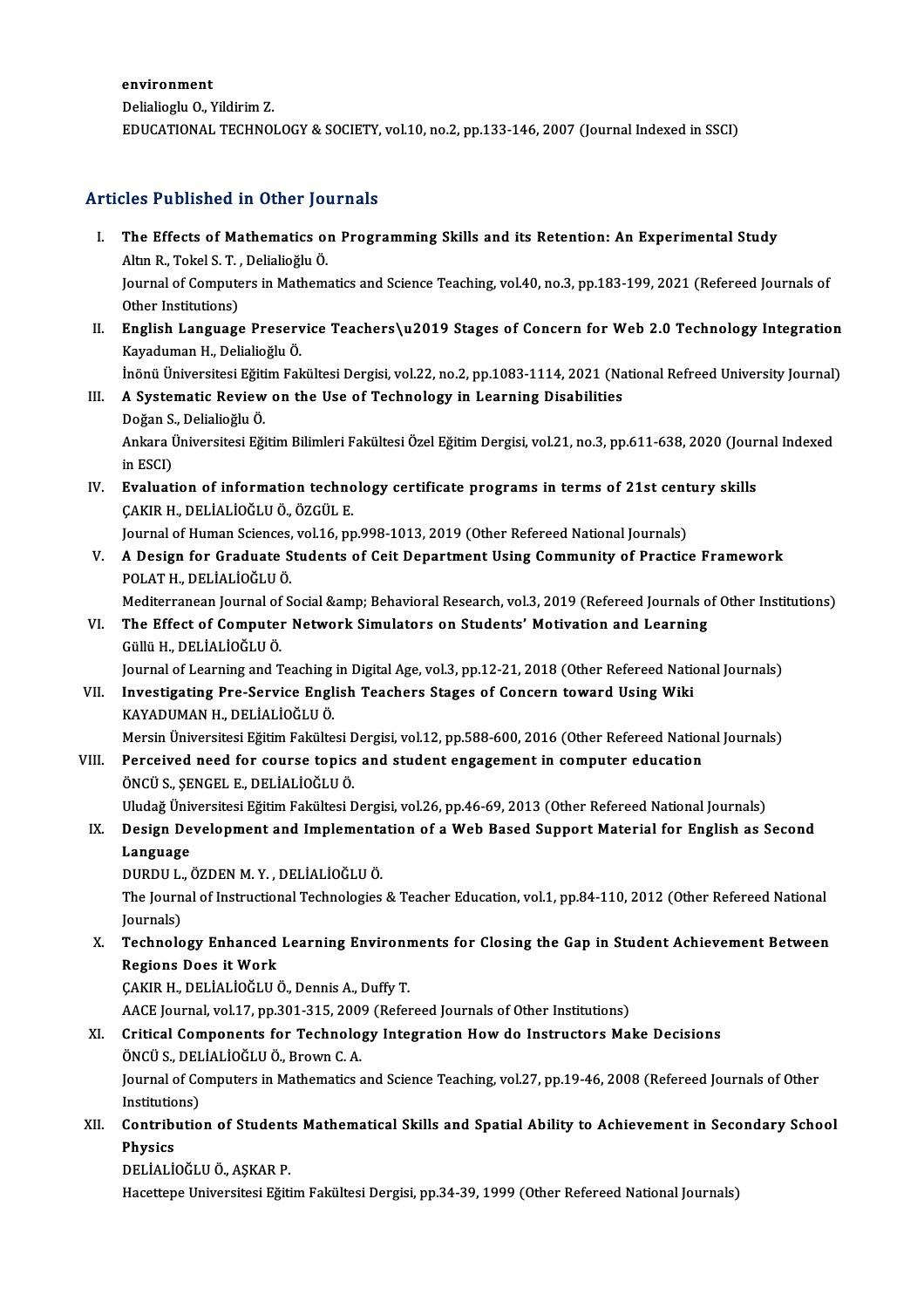### Books&Book Chapters

ooks & Book Chapters<br>I. Beyond Acceptance:A New Model for TechnologyEngagement in 21st Century Learning<br>PULUT LH, DELIALIOČLU Ö, Lane H.C 19 & Doon Ghapters<br>Beyond Acceptance:A New Model fo<br>BULUT İ. H. , DELİALİOĞLU Ö., Lane H. C.<br>in: Handbaak of Bessarsb en Disital Lea Beyond Acceptance:A New Model for TechnologyEngagement in 21st Century Learning<br>BULUT İ. H. , DELİALİOĞLU Ö., Lane H. C.<br>in: Handbook of Research on Digital Learning, Montebello Matthew, Editor, IGI Global, Hershey, PA, US BULUT İ. H<br>in: Handbo<br>283, 2019

# 283, 2019<br>Refereed Congress / Symposium Publications in Proceedings

- efereed Congress / Symposium Publications in Proceedings<br>I. Proctored vs Unproctored Online Exams in Language Courses: A Comparative Study<br>Colikbes M.A. DELIALIOČLU Ö Proctored vs Unproctored O<br>Celikbag M.A., DELİALİOĞLU Ö.<br>20th International Cenference o 29th International Conference on Computers in Education (ICCE), ELECTR NETWORK, 22 - 26 November 2021, pp.533-538 Celikbag M. A., DELİALİOĞLU Ö. 29th International Conference on Computers in Education (ICCE), ELECTR NETWORK, 22 - 26<br>pp.533-538<br>II. A Turkish EFL teacher's change processes through an OPD program: A case study<br>SONCULE C. DELIALIOČIJI Ö ÖZKÖSE PIVIK C
- pp.533-538<br>A Turkish EFL teacher's change processes t<br>SONGÜL B. C. , DELİALİOĞLU Ö., ÖZKÖSE BIYIK Ç.<br>27th International Conference en Computers in E SONGÜL B. C. , DELİALİOĞLU Ö., ÖZKÖSE BIYIK Ç.<br>27th International Conference on Computers in Education, KENTING, TAYVAN, 2 - 06 December 2019, pp.634-643 SONGÜL B. C. , DELİALİOĞLU Ö., ÖZKÖSE BIYIK Ç.<br>27th International Conference on Computers in Education, KENTIN<br>III. Introduction of educational technology engagement model<br>PIILITI H. DELİALİOĞLU Ö.
- 27th International Conference<br>Introduction of educationa<br>BULUT İ. H. , DELİALİOĞLU Ö.<br>27th International Conference 27th InternationalConference onComputers inEducation,Kenting,TAYVAN,2 -06December 2019,pp.152-157 BULUT İ. H. , DELİALİOĞLU Ö.<br>27th International Conference on Computers in Education, Kenting, TAYVAN, 2 - 06 December 2019, p<sub>l</sub><br>IV. Examining the design of a mobile alternative and augmentative communication system for<br>i
- 27th International Confe<br>Examining the design<br>individuals with ASD<br>POLATH DELIALIOČLU Examining the design of<br>individuals with ASD<br>POLAT H., DELİALİOĞLUÖ.<br>12th International Compute

individuals with ASD<br>POLAT H., DELİALİOĞLU Ö.<br>13th International Computer and Instructional Technology Symposium, Kırşehir, Turkey, 2 - 04 May 2019, pp.73-<br>74 POI<br>13t<br>74<br>In:1 13th International Computer and Instructional Technology Symposium, Kırşehir, Turkey, 2 - 04 May 2019, pp<br>74<br>V. Investigating the effect of a mobile alternative and augmentative communication application on<br>8. Communicatio

74<br>Investigating the effect of a mobile alternative<br>communication skills of individuals with ASD<br>POLATH, DELİALİQČLUÖ Investigating the effect<br>communication skills of<br>POLAT H., DELİALİOĞLUÖ.<br>12th International Compute communication skills of individuals with ASD<br>POLAT H., DELİALİOĞLU Ö.<br>13th International Computer and Instructional Technology Symposium, Kırşehir, Turkey, 2 - 04 May 2019, pp.75-<br>76 131<br>131<br>76<br>147

VI. What if we were twice as close to the sun?

YiS.,LaneH.C. ,DelialioğluÖ. What if we were twice as close to the sun?<br>Yi S., Lane H. C. , Delialioğlu Ö.<br>Proceedings of the 14th International Conference on the Foundations of Digital Games - FDG 'xx19, California, Yi S., Lane H. C. , Delialioğlu Ö.<br>Proceedings of the 14th International Conferer<br>United States Of America, 26 - 30 August 2019<br>Acathetics of Web and Mobile Interfeces Proceedings of the 14th International Conference on the Foundations of Digital Games - FDG 'xx19, California,<br>United States Of America, 26 - 30 August 2019<br>VII. Aesthetics of Web and Mobile Interfaces of a Learning Managem

United States Of America, <br>Aesthetics of Web and<br>Kilinc N., DELİALİOĞLU Ö.<br>26th INTERNATIONAL CO Aesthetics of Web and Mobile Interfaces of a Learning Management System: A Comparative Analysis<br>Kilinc N., DELİALİOĞLU Ö.<br>26th INTERNATIONAL CONFERENCE ON COMPUTERS IN EDUCATION, Metro Manila, Philippines, 26 - 30 November Kilinc N., DELİALİOĞLU Ö.<br>26th INTERNATIONAL CONFERENCE ON COMPUTERS IN EDUCATION, Metro Manila, Philippines, 26 - 30 November<br>2018, pp.422-427

26th INTERNATIONAL CONFERENCE ON COMPUTERS IN EDUCATION, Metro Manila, Philippines, 26<br>2018, pp.422-427<br>VIII. An Investigation of Turkish EFL Teachers' Development through an Online Professional<br>Development Program 2018, pp.422-427<br>An Investigation of Turi<br>Development Program<br>SONGÜL B.C., DELİALİOČI

Development Program<br>SONGÜL B. C. , DELİALİOĞLU Ö., Ozkose Biyik C.

Development Program<br>SONGÜL B. C. , DELİALİOĞLU Ö., Ozkose Biyik C.<br>26th INTERNATIONAL CONFERENCE ON COMPUTERS IN EDUCATION, Metro Manila, Philippines, 26 - 30 November<br>2018. pp.647.656 2018, SONGÜL B. C. , DEL<br>26th INTERNATION<br>2018, pp.647-656<br>Otizmli Bizovlara 26th INTERNATIONAL CONFERENCE ON COMPUTERS IN EDUCATION, Metro Manila, Philippines, 26 - 30 No<br>2018, pp.647-656<br>IX. Otizmli Bireylere İletişim Becerisi Kazandırmak için Kullanılan Alternatif ve Destekleyici Mobil<br>Ilyanlama

2018, pp.647-656<br>Otizmli Bireylere İletişim Becerisi Kazandırmak için Kullanılan Alten<br>Uygulamaların Tasarım İlkelerinin İncelenmesi: Literatür Taraması<br>POLATH, DELİALİQĞLUÖ Otizmli Bireylere İletişin<br>Uygulamaların Tasarım İ<br>POLAT H., DELİALİOĞLU Ö.<br>EATİH Projesi Fğitim Telme Uygulamaların Tasarım İlkelerinin İncelenmesi: Literatür Taraması<br>POLAT H., DELİALİOĞLU Ö.<br>FATİH Projesi Eğitim Teknolojileri Zirvesi, Ankara, Turkey, 2 - 03 November 2018<br>Identifying Impertant Teniss en Information Seguri POLAT H., DELİALİOĞLU Ö.<br>FATİH Projesi Eğitim Teknolojileri Zirvesi, Ankara, Turkey, 2 - 03 November 2018<br>X. Identifying Important Topics on Information Security, Cyber Security and Cyber Ethics in Schools<br>ASLAN O. DEL

FATİH Projesi Eğitim Tekno<br>Identifying Important To<br>ASLAN O., DELİALİOĞLU Ö.<br>12th International Compute Identifying Important Topics on Information Security, Cyber Security and Cyber Ethics in<br>ASLAN 0., DELİALİOĞLU Ö.<br>12th International Computer Instructional Technologies Symposium, İzmir, Turkey, 2 - 04 May 2018<br>Technology ASLAN O., DELİALİOĞLU Ö.<br>12th International Computer Instructional Technologies Symposium, İzmir, Turkey, 2 - 04 May 2018<br>XI. Technology usage in specific learning disabilities: A Systematic literature review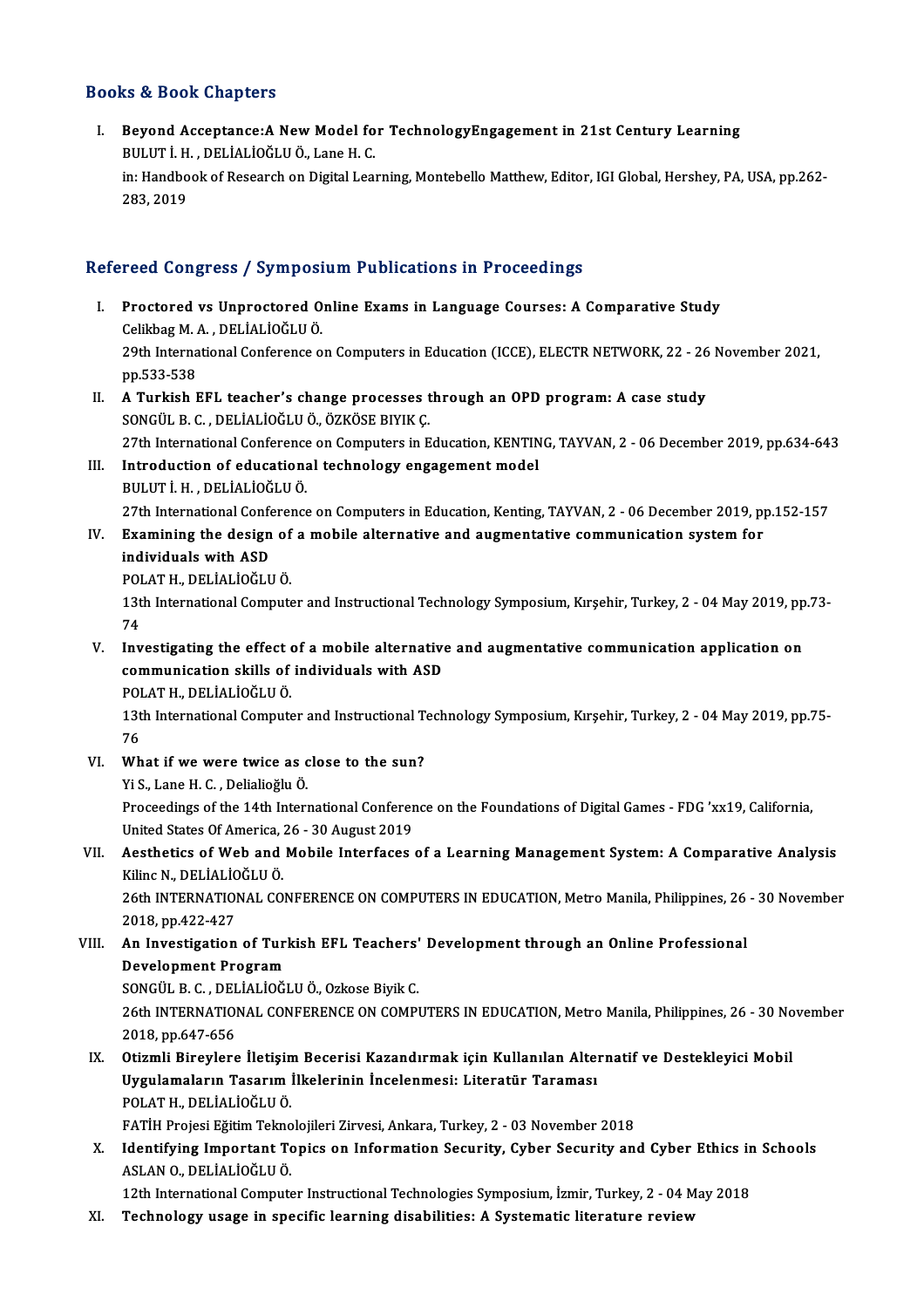DoğanS.,DelialioğluÖ.

InternationalComputer InstructionalTechnologies Symposium, İzmir,Turkey,2March -04May2018

Doğan S., Delialioğlu Ö.<br>International Computer Instructional Technologies Symposium, İzmir, Turkey, 2 March - 04 May 2018<br>XII. Investigation of a Bi-Directional Question-Answer System and its Instructional Implication International Computer Instr<br>Investigation of a Bi-Dire<br>ATAŞ A. H. , DELİALİOĞLU Ö.<br>AECT International Conventi Investigation of a Bi-Directional Question-Answer Syst<br>ATAŞ A. H. , DELİALİOĞLU Ö.<br>AECT International Convention 2017, 7 - 11 November 2017<br>Effect of Learning Technology by Docian (LBD) Activit

ATAŞ A. H. , DELİALİOĞLU Ö.<br>AECT International Convention 2017, 7 - 11 November 2017<br>XIII. Effect of Learning Technology by Design (LBD) Activities on Technology Integration Self-Efficacy<br>Peliafs of Pre Servise English AECT International Convention 2017, 7 - 11 November 2017<br>Effect of Learning Technology by Design (LBD) Activi<br>Beliefs of Pre-Service English Teachers<br>KAYADUMAN H., DELIALIOGLU Ö. Effect of Learning Technology<br>Beliefs of Pre-Service English<br>KAYADUMAN H., DELİALİOĞLU Ö.<br>EdMedia: Werld Conference on Eq EdMedia: World Conference on Educational Media and Technology 2017, Washington, United States Of America, 20 KAYADUMAN H., DELİALİOĞ<br>EdMedia: World Conference<br>- 23 June 2017, pp.843-849<br>Comparing Course Engag EdMedia: World Conference on Educational Media and Technology 2017, Washington, United States Of Americ<br>23 June 2017, pp.843-849<br>XIV. Comparing Course Engagement for Turkish Vocational Education Students: Cisco vs.Comparis

### - 23 Jun<br><mark>Compa</mark><br>Group<br>DELİAL Comparing Course Engagement fo<br>Group<br>DELİALİOĞLU Ö., ÇELİK B., ATAŞ A. H.<br>ICSS12th International Conference on Group<br>DELİALİOĞLU Ö., ÇELİK B., ATAŞ A. H.<br>ICSS12th International Conference on Social Sciences, Amsterdam, Netherlands, 19 - 20 May 2017, pp.578<br>Design of mebile Annligations for the Communication Needs of Individuals wit

DELİALİOĞLU Ö., ÇELİK B., ATAŞ A. H.<br>ICSS12th International Conference on Social Sciences, Amsterdam, Netherlands, 19 - 20 May 2017, pp.578<br>XV. Design of mobile Applications for the Communication Needs of Individuals w **ICSS12th In<br>Design of I**<br>Disorders<br>POLATH D Design of mobile Applic:<br>Disorders<br>POLAT H., DELİALİOĞLUÖ.<br>11th International Compute Disorders<br>POLAT H., DELİALİOĞLU Ö.<br>11th International Computer and Instructional Technology Symposium, Malatya, Turkey, 24 - 26 April 2017<br>Persentians of K.12 Students and Teashers en HeingSosial Network Sites in Instructi

POLAT H., DELİALİOĞLU Ö.<br>11th International Computer and Instructional Technology Symposium, Malatya, Turkey, 24 - 26 Ap:<br>2011 - Karabulut S. DELİALİOĞLU Ö. 11th International Computer<br>Perceptions of K 12 Studer<br>Karabulut S., DELİALİOĞLU Ö.<br>2016 AECT International Com Perceptions of K 12 Students and Teachers on Using!<br>Karabulut S., DELİALİOĞLU Ö.<br>2016 AECT International Convention, 17 - 21 October 2016<br>The Effect of Computer Network Simulaterson Stude

Karabulut S., DELİALİOĞLU Ö.<br>2016 AECT International Convention, 17 - 21 October 2016<br>XVII. The Effect of Computer Network Simulatorson Students Motivation and Learning<br>DELİALİOĞLU Ö. Gülü H 2016 AECT International Convention, 17 - 21 October 2016<br>The Effect of Computer Network Simulatorson Stude<br>DELIALIOĞLU Ö., Güllü H.<br>2016 AECT International Convention, 17 - 21 October 2016 The Effect of Computer Network Simulatorson Stude<br>DELIALIOĞLU Ö., Güllü H.<br>2016 AECT International Convention, 17 - 21 October 2016<br>Investigating the Barents Thoughts about the Effects

- XVIII. Investigating the Parents Thoughts about the Effects of Digital Games on Children 2016 AECT International Convention, 17 - 21 C<br>Investigating the Parents Thoughts about<br>SAĞLAM M., KAYADUMAN H., DELİALİOĞLU Ö.<br>Sesisty for Information Technology & Teacher Society for Information Technology & Teacher Education International Conference 2016, 21 - 24 March 2016, pp.605-610 SAĞLAM M.,<br>Society for In<br>pp.605-610<br>Teacher s J Society for Information Technology & Teacher Education International Conference 2016,<br>pp.605-610<br>XIX. Teacher s Perceived Knowledge and Skills in Information Technology Security<br>DELIALIOČLU Ö. Person Cifrei N
	- pp.605-610<br>Teacher s Perceived Knowled<br>DELİALİOĞLU Ö., Pancar Çiftçi N.<br>2015 AECT International Conven Teacher s Perceived Knowledge and Skills in Informat<br>DELİALİOĞLU Ö., Pancar Çiftçi N.<br>2015 AECT International Convention, 3 - 07 November 2015<br>A Beview of Literature en Mebile Question Answer Sw
	- DELİALİOĞLU Ö., Pancar Çiftçi N.<br>2015 AECT International Convention, 3 07 November 2015<br>XX. A Review of Literature on Mobile Question Answer Systems Subject Matter Teaching Strategy<br>Context and Student Persention 2015 AECT International Convention<br>A Review of Literature on Mobil<br>Context and Student Perception A Review of Literature on<br>Context and Student Perc<br>ATAŞ A.H. , DELİALİOĞLUÖ.<br>2015 AECT International Con Context and Student Perception<br>ATAŞ A. H. , DELİALİOĞLU Ö.<br>2015 AECT International Convention, 3 - 07 November 2015<br>Evaluation of Edmode as a Sosial Learning Platform B

- ATAŞ A. H. , DELİALİOĞLU Ö.<br>2015 AECT International Convention, 3 07 November 2015<br>XXI. Evaluation of Edmodo as a Social Learning Platform Results of the Pilot Study<br>BULUT İ. H. , DELİALİOĞLU Ö. 2015 AECT International Conventional Convention<br>Bulution of Edmodo as a<br>BULUT İ. H. , DELİALİOĞLUÖ.<br>2015 AECT International Conv Evaluation of Edmodo as a Social Learning Platform R<br>BULUT İ. H. , DELİALİOĞLU Ö.<br>2015 AECT International Convention, 3 - 07 November 2015<br>Student Bersentions and Beadiness on Using a Mobile
	-
- XXII. Student Perceptions and Readiness on Using a Mobile Application for Vocabulary Acquisition<br>BAKAY S., DELIALIOGLU Ö., SAVAS P. 2015 AECT International Convention,<br>Student Perceptions and Readine<br>BAKAY Ş., DELİALİOĞLU Ö., SAVAŞ P.<br>Clabal Learn 2015, Berlin, Cermany Student Perceptions and Readiness on Using a Mobile Applic<br>BAKAY Ş., DELİALİOĞLU Ö., SAVAŞ P.<br>Global Learn 2015, Berlin, Germany, 16 - 17 April 2015, pp.687-693<br>A Erama for the Literature on M learning.

### XXIII. A Frame for the Literature on M-learning Global Learn 2015, Berlin, G<br>A Frame for the Literatu<br>ALİOON Y., DELİALİOĞLU Ö.<br>4th World Conference on Eq

ALİOON Y., DELİALİOĞLU Ö.

4th World Conference on Educational Technology Researches (WCETR), Barcelona, Spain, 28 - 29 November<br>2014. vol.182. pp.127-135 4th World Conference on Educational Technology Researches (WCETR), Barcelona, Spain, 28 - 29<br>2014, vol.182, pp.127-135<br>XXIV. Acceptance of a Mobile Question Answer System Tool Application of the UTAUT Model

2014, vol.182, pp.127-135<br>Acceptance of a Mobile Question An<br>DELİALİOĞLU Ö., ATAŞ A. H. , Aldemir T.<br><sup>9th Intornational Computer Instructione</sup> Acceptance of a Mobile Question Answer System Tool Application of the UTAUT Model<br>DELİALİOĞLU Ö., ATAŞ A. H. , Aldemir T.<br>8th International Computer Instructional Technologies Symposium, Turkey, 15 - 17 September 2014<br>Stud

### DELİALİOĞLU Ö., ATAŞ A. H. , Aldemir T.<br>8th International Computer Instructional Technologies Symposium, Turk<br>XXV. Student Preferences for M Learning Application Characteristics<br>DELİALİOĞLU Ö., ALİOON Y. 8th International Computer<br>Student Preferences for<br>DELİALİOĞLU Ö., ALİOON Y.<br>10th International Conferen 10th International Conference Mobile Learning 2014, 28 February - 02 March 2014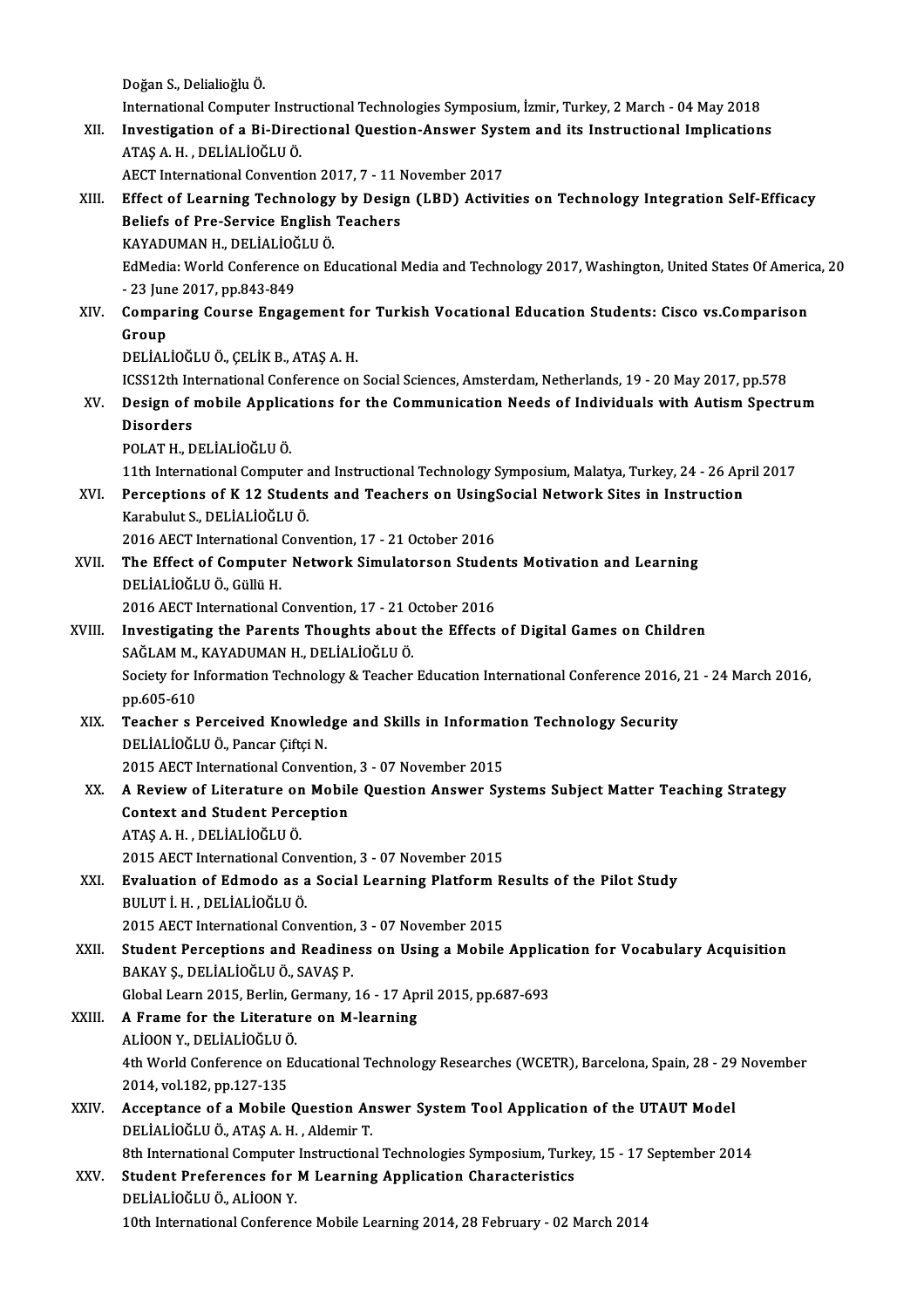| XXVI.        | Implementation of an Online Question Answer Q A System as a Mobile Learning Tool<br>ATAŞ A.H., DELİALIOĞLU Ö.                                                                                |
|--------------|----------------------------------------------------------------------------------------------------------------------------------------------------------------------------------------------|
|              | World Conference on E-Learning in Corporate, Government, Healthcare, and Higher Education 2013, 21 - 24                                                                                      |
|              | October 2013, pp.581-586                                                                                                                                                                     |
| XXVII.       | English as Foreign Language EEFL Students Readiness and Perceptions Towards Mobile Learning                                                                                                  |
|              | BAKAY Ş., BULUT İ. H., DELİALİOĞLU Ö.                                                                                                                                                        |
|              | EDULEARN13 Conference, 1 - 03 July 2013, pp.251-257                                                                                                                                          |
| XXVIII.      | THIRD-PERSON EFFECT IN VIOLENT VIDEO GAMES                                                                                                                                                   |
|              | Bulut I H., Bakay S., DELİALİOĞLU Ö.                                                                                                                                                         |
|              | 5th International Conference on Education and New Learning Technologies (EDULEARN), Barcelona, Spain, 1 - 03                                                                                 |
|              | July 2013, pp 1050-1054                                                                                                                                                                      |
| XXIX.        | ENGLISH AS FOREIGN LANGUAGE (EFL) STUDENTS' READINESS AND PERCEPTIONS TOWARDS                                                                                                                |
|              | <b>MOBILE LEARNING</b>                                                                                                                                                                       |
|              | Bakay S., Bulut I. H., DELIALIOĞLU Ö.                                                                                                                                                        |
|              | 5th International Conference on Education and New Learning Technologies (EDULEARN), Barcelona, Spain, 1 - 03                                                                                 |
|              | July 2013, pp 251-257                                                                                                                                                                        |
| XXX.         | Mobil Destekli Kesintisiz Öğrenme Ortamına İlişkin BÖTE Öğrencilerinin İhtiyacı                                                                                                              |
|              | YILDIRIM Z., DELİALİOĞLU Ö., AŞKUN C. S., ÇİÇEK M., ATAŞ A. H., KİLİS S., İlçi A.<br>International Computer and Instructional Technologies Symposium, Gaziantep, Turkey, 4 - 06 October 2012 |
| XXXI.        | Information Age Qualities of Principals Teachers and Students in Turkish Vocational High Schools A                                                                                           |
|              | Systemic Change Approach                                                                                                                                                                     |
|              | DELİALİOĞLU Ö.                                                                                                                                                                               |
|              | Proceedings of AECT 2011 Conference, 1 - 04 October 2011, pp.265-273                                                                                                                         |
| XXXII.       | Implementation of Project-Based Learning in Technology Based Instructional Material Development                                                                                              |
|              | Process: Prospective Foreign Language Teachers' Experiences                                                                                                                                  |
|              | YILDIRIM Z., DELİALİOĞLU Ö., AŞKUN C. S.                                                                                                                                                     |
|              | European Conference on Educational Research, 13 - 16 September 2011                                                                                                                          |
| XXXIII.      | Project Based Learning in Technology Based Instructional Material Development Process                                                                                                        |
|              | Prospective Foreign Language Teachers                                                                                                                                                        |
|              | YILDIRIM Z., DELİALİOĞLU Ö., AŞKUN C. S.                                                                                                                                                     |
|              | The European Conference on Educational Research 2011, 5 - 08 July 2011, pp.10                                                                                                                |
| <b>XXXIV</b> | Factors Affecting Student Engagement in a Blended Learning Environment                                                                                                                       |
|              | DELIALIOĞLU Ö, ÇAKIR H.                                                                                                                                                                      |
|              | World Conference on E-Learning in Corporate, Government, Healthcare, and Higher Education 2009, 10 - 14                                                                                      |
| XXXV.        | October 2009, pp.2409-2414<br>Can Blended Learning Close the Student Achievement Gap between Regions The CCNA Case                                                                           |
|              | ÇAKIR H., DELİALİOĞLU Ö., Dennis A., Duffy T.                                                                                                                                                |
|              | Proceedings of World Conference on E-Learning in Corporate, Government, Healthcare, and Higher Education                                                                                     |
|              | 2008, 15 - 20 October 2008, pp.2529-2535                                                                                                                                                     |
| <b>XXXVI</b> | HOW DOES PRIOR KNOWLEDGE AFFECT STUDENTENGAGEMENT IN UNDERGRADUATE LEVEL                                                                                                                     |
|              | <b>COMPUTERLITERACY CLASSES?</b>                                                                                                                                                             |
|              | ÖNCÜ S., ŞENGEL E., DELİALİOĞLU Ö.                                                                                                                                                           |
|              | International Educational Technology Conference 2008, Turkey, 6 - 08 May 2008, pp.1306-1310                                                                                                  |
| XXXVII.      | Investigation of Source of Motivation in a Hybrid Course                                                                                                                                     |
|              | DELIALIOĞLU Ö.                                                                                                                                                                               |
|              | AECT 2004 Conference, 8 - 12 October 2004, pp.265-273                                                                                                                                        |
| XXXVIII.     | What Computer Education Instructional Technology Means to pre service teachers A case study of a                                                                                             |
|              | <b>Turkish State University</b>                                                                                                                                                              |
|              | DELIALIOĞLU Ö.                                                                                                                                                                               |
|              | Society for Information Technology Teacher Education International Conference 2000, United States Of America, 1<br>- 04 November 2000, pp 924-927                                            |
|              |                                                                                                                                                                                              |